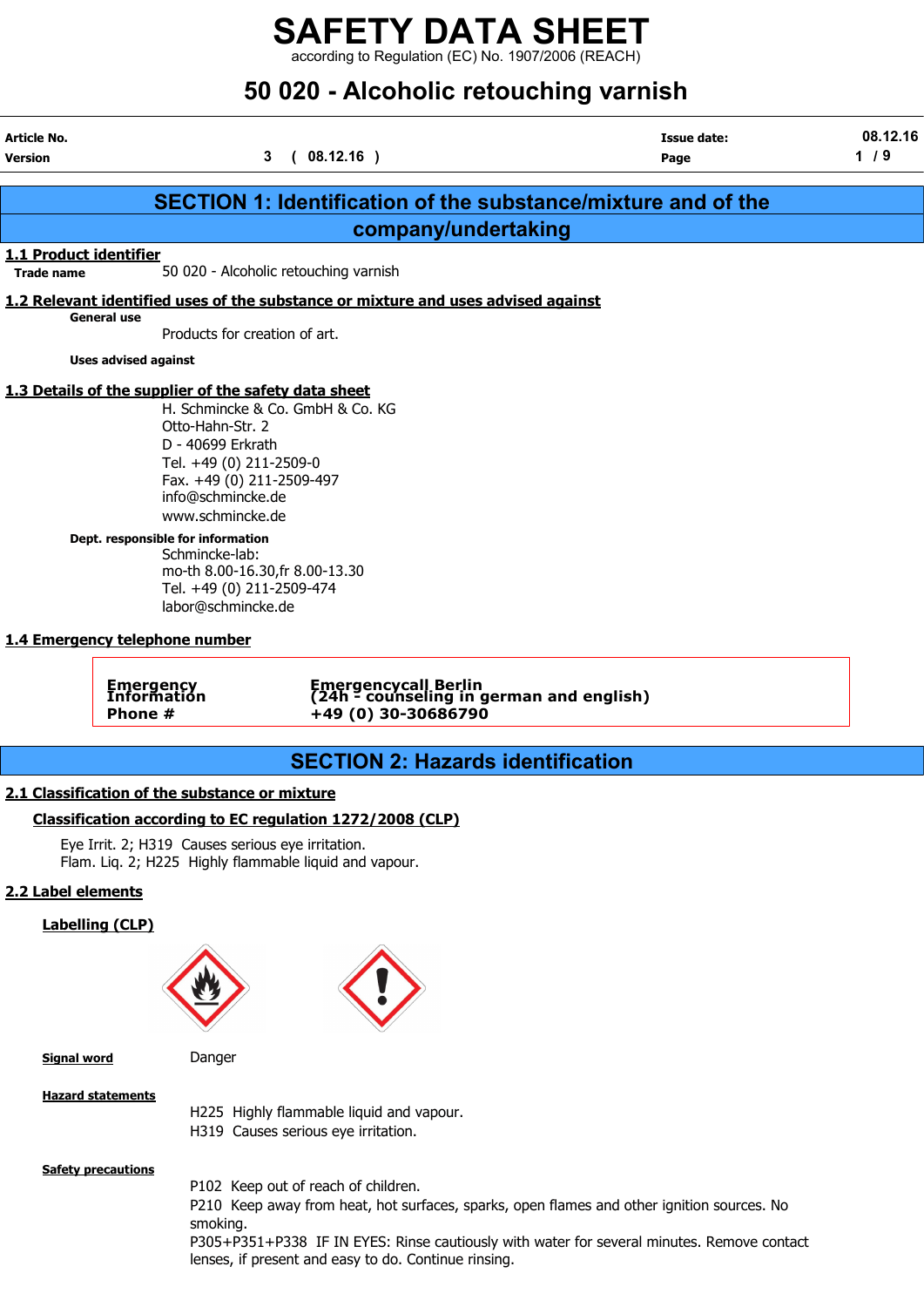according to Regulation (EC) No. 1907/2006 (REACH)

# 50 020 - Alcoholic retouching varnish

| <b>Article No.</b><br>Version | 3 | 08.12.16 | <b>Issue date:</b><br>Page | 08.12.16<br>2/9 |
|-------------------------------|---|----------|----------------------------|-----------------|
| 2.3 Other hazards             |   |          |                            |                 |

### SECTION 3: Composition / information on ingredients

#### 3.1 Substances

Chemical characterisation

Alcohol ketone resin essential oils CAS-Number EINECS / ELINCS / NLP EU index number Customs tariff number REACH registration No. RTECS-no. Hazchem-Code CI-Number

#### 3.2 Mixtures

Substance 1 and 1 Substance 2 and 1 Substance 2 and 1 Substance 2 and 2 Substance 2 and 2 Substance 2

ethanol: 50 - 60 % propan-2-ol: 5 - 10 % CAS: 64-17-5 CAS: 67-63-0

Eye Irrit. 2; H319 / Flam. Liq. 2; H225

Substance 3 **Substance 3** Substance 4

2-methylpropan-1-ol: 1,0 - 2,5 % lavender oil: < 0,5 % CAS: 78-83-1

Eye Irrit. 2; H319 / Flam. Liq. 3; H226 / STOT SE 3; Sens. 1; H317 H335 / STOT SE 3; H336 / Skin Irrit. 2; H315

REACH: 01-2119457558-25

Eye Irrit. 2; H319 / Flam. Liq. 2; H225 / STOT SE 3; H336

Aquatic Chronic 2; H411 / Skin Irrit. 2; H315 / Skin

#### Additional information

SECTION 4: First aid measures

#### **4.1 Description of first aid measures**

#### General information

In case of inhalation

Move victim to fresh air. Seek medical aid in case of troubles.

#### In case of skin contact

Wash with generous amount of water and soap. Seek medical attention if irritation persists.

#### After eye contact

IF IN EYES: Rinse cautiously with water for several minutes. Remove contact lenses, if present and easy to do. Continue rinsing. Seek medical attention if irritation persists.

#### After swallowing

Rinse mouth immediately and drink plenty of water. Get medical advice/attention.

### 4.2 Most important symptoms and effects, both acute and delayed

## 4.3 Indication of any immediate medical attention and special treatment needed

## SECTION 5: Firefighting measures

### 5.1 Extinguishing media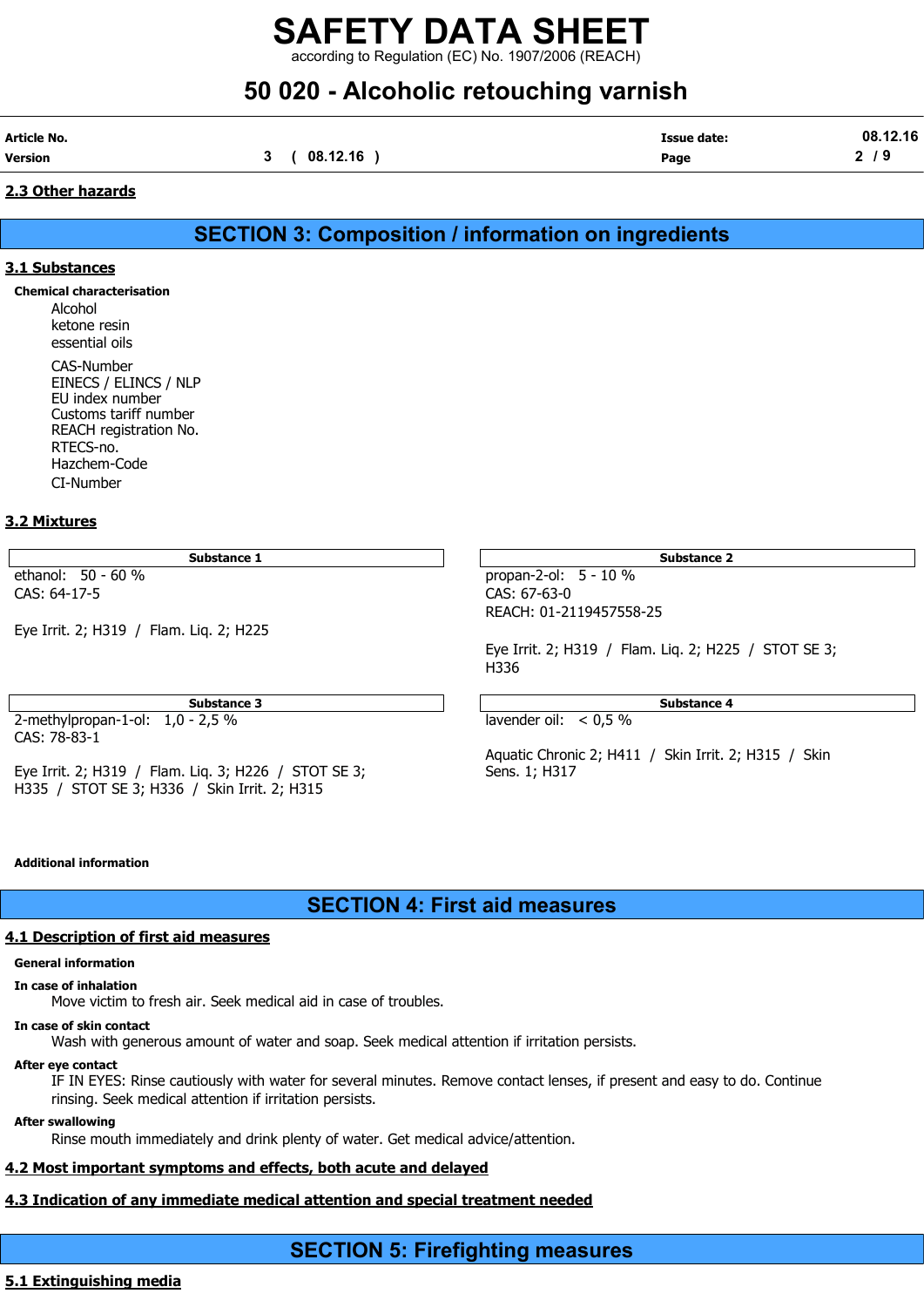rding to Regulation (EC) No. 1907/2006 (REACH)

# 50 020 - Alcoholic retouching varnish

| Article No. |              | <b>Issue date:</b> | 08.12.16 |
|-------------|--------------|--------------------|----------|
| Version     | 3 ( 08.12.16 | Page               | 3/9      |

#### Suitable extinguishing media

Co-ordinate fire-fighting measures to the fire surroundings.

Extinguishing media which must not be used for safety reasons strong water jet

#### 5.2 Special hazards arising from the substance or mixture

In case of fire may be liberated: carbon monoxide and carbon dioxide

#### 5.3 Advice for firefighters

#### Special protective equipment for firefighters

Additional information

### SECTION 6: Accidental release measures

#### 6.1 Personal precautions, protective equipment and emergency procedures

Avoid contact with the substance.

#### 6.2 environmental precautions

Do not allow to enter into ground-water, surface water or drains.

#### 6.3 Methods and material for containment and cleaning up

#### Methods for cleaning up

Collect mechanically using liquid-binding material (sand, diatomaceous earth, universal binding agents). Dispose of waste in accordance with local, state, and federal regulations.

#### Additional information

#### 6.4 Reference to other sections

Safe handling: see section 7 Disposal: see section 13

SECTION 7: Handling and storage

#### 7.1 Precautions for safe handling

#### Advices on safe handling

Handle in accordance with good industrial hygiene and safety practice.

Precautions against fire and explosion

#### 7.2 Conditions for safe storage, including any incompatibilities

#### Requirements for storerooms and containers

Hints on joint storage Storage class Further details

#### 7.3 Specific end use(s)

### SECTION 8: Exposure controls/personal protection

#### 8.1 Control parameters

64-17-5 ethanol

DEU WEL 500,000 mL/m³ - DEU WEL 960,000 mg/m³ 2(II); DGF; Y USA PEL (US) 2000 ppm 8h (long term) 1.000,000 ppm 8h (long term) 8h (long term) 3h (long term) 8h (long term) USA PEL (US) 1.900,000 mg/m³ 8h (long term) 67-63-0 propan-2-ol DEU WEL 200,000 mL/m³ - DEU WEL 500,000 mg/m³ 2(II); DFG; Y 78-83-1 2-methylpropan-1-ol  $D$  WEL 310,000  $mg/m<sup>3</sup>$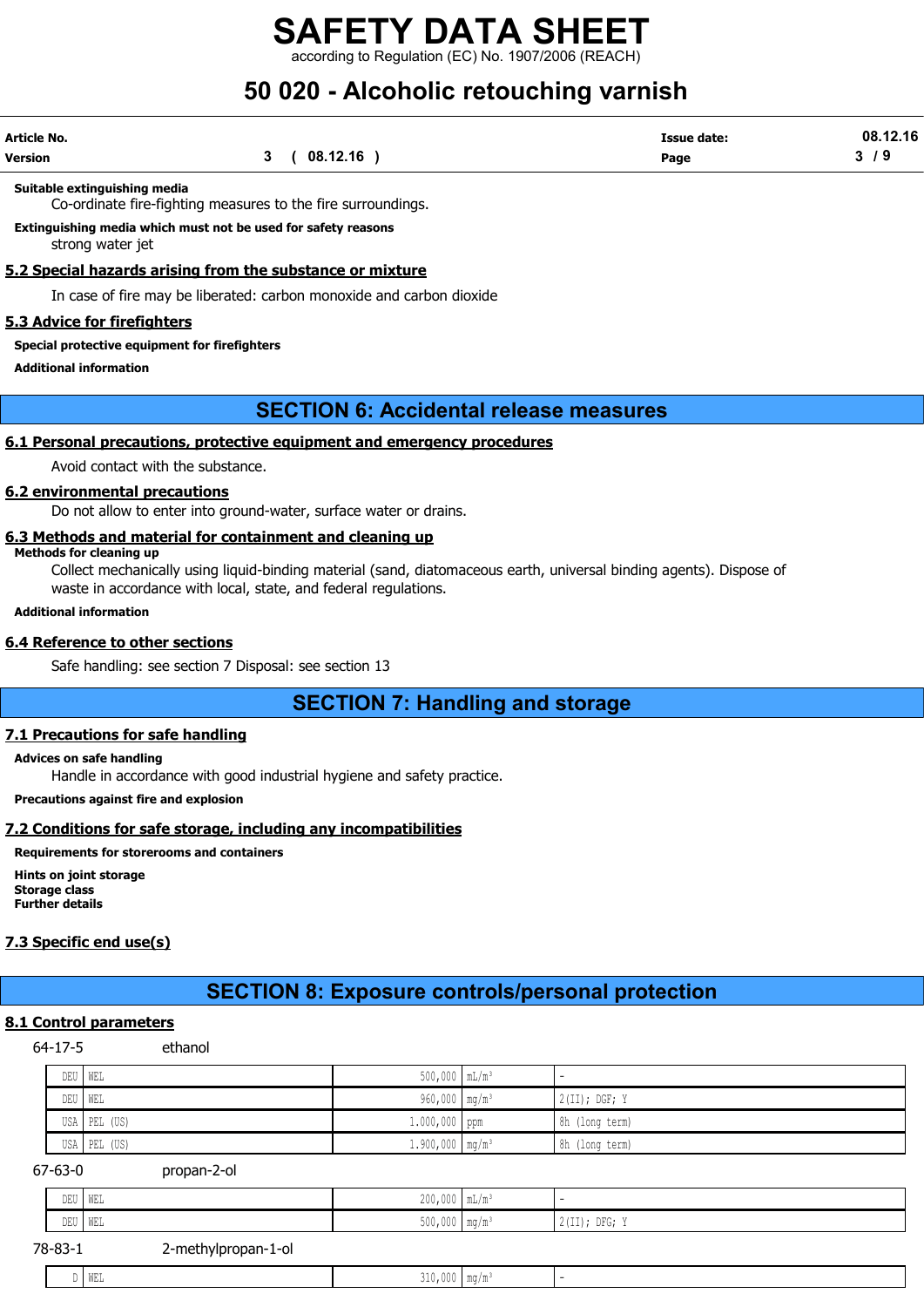according to Regulation (EC) No. 1907/2006 (REACH)

# 50 020 - Alcoholic retouching varnish

| Article No.<br><b>Version</b>                                                        | 3<br>$08.12.16$ )                                                                                                                                                                                                                                                                         |                               | Issue date:<br>Page                                                                                                                                                                                                                                                                                                                                                          | 08.12.16<br>4/9 |
|--------------------------------------------------------------------------------------|-------------------------------------------------------------------------------------------------------------------------------------------------------------------------------------------------------------------------------------------------------------------------------------------|-------------------------------|------------------------------------------------------------------------------------------------------------------------------------------------------------------------------------------------------------------------------------------------------------------------------------------------------------------------------------------------------------------------------|-----------------|
| WEL<br>D                                                                             |                                                                                                                                                                                                                                                                                           | $100,000$   ml/m <sup>3</sup> | $1(I);$ DGF; Y                                                                                                                                                                                                                                                                                                                                                               |                 |
| 8.2 Exposure controls                                                                |                                                                                                                                                                                                                                                                                           |                               |                                                                                                                                                                                                                                                                                                                                                                              |                 |
| <b>Occupational exposure controls</b><br><b>Respiratory protection</b>               |                                                                                                                                                                                                                                                                                           |                               |                                                                                                                                                                                                                                                                                                                                                                              |                 |
|                                                                                      | With correct and proper use, and under normal conditions, breathing protection is not required.<br>Respiratory protection must be worn whenever the WEL levels have been exceeded.<br>Combination filtering device (EN 14387) Use filter type A (= against vapours of organic substances) |                               |                                                                                                                                                                                                                                                                                                                                                                              |                 |
| <b>Hand protection</b><br>Layer thickness $> 0.50$ mm<br>Breakthrough time > 480 min | Qualified materials: Butyl caoutchouc (butyl rubber)                                                                                                                                                                                                                                      |                               |                                                                                                                                                                                                                                                                                                                                                                              |                 |
|                                                                                      | Butoflex 650 - MAPA GmbH, Industriestraße 21- 25, D-27404 Zeven, Internet: www.mapa-pro.de<br>knowledge and describes the security standards applicable to our product for the purpose provided.                                                                                          |                               | All information was derived in accordance with EU directive 89/686/EWG and the resultant EN 374 in cooperation with MAPA<br>GmbH. This recommendation applies exclusively to the product and use named in Section 1. In the event of commingling or<br>deviating conditions, contact the suppliers of CE-approved gloves. This information is abased on our current state of |                 |
| Eye protection<br>Goggles                                                            |                                                                                                                                                                                                                                                                                           |                               |                                                                                                                                                                                                                                                                                                                                                                              |                 |

#### Body protection

Wear suitable protective clothing. Wash contaminated clothing prior to re-use.

#### General protection and hygiene measures

Handle in accordance with good industrial hygiene and safety practice. Wash hands thoroughly after handling.

## SECTION 9: Physical and chemical properties

#### 9.1 information on basic physical and chemical properties

| Form                                                                 | liquid    | <u>Information on bable physical and chemical properties</u> |       |
|----------------------------------------------------------------------|-----------|--------------------------------------------------------------|-------|
| Colour                                                               | clear     |                                                              |       |
| <b>Odour</b>                                                         | alcoholic |                                                              |       |
|                                                                      |           | min                                                          | max   |
| Initial boiling point and                                            |           |                                                              |       |
| boiling range                                                        |           |                                                              |       |
| <b>Melting point/freezing point</b>                                  |           |                                                              |       |
| Flash point/flash point range                                        |           | 12 °C                                                        | 12 °C |
| <b>Flammability</b>                                                  |           |                                                              |       |
| <b>Ignition temperature</b>                                          |           |                                                              |       |
| <b>Auto-ignition temperature</b>                                     |           |                                                              |       |
| <b>Explosion limits</b>                                              |           |                                                              |       |
| <b>Refraction index</b>                                              |           |                                                              |       |
|                                                                      |           |                                                              |       |
| Partition coefficient: n-octanol/water<br><b>Danger of explosion</b> |           |                                                              |       |
|                                                                      |           |                                                              |       |
| <b>Vapour pressure</b>                                               |           |                                                              |       |
| <b>Density</b>                                                       |           | $0,87$ g/ml                                                  |       |
| <b>PH</b> value                                                      |           |                                                              |       |
|                                                                      |           |                                                              |       |
| <b>Viscosity dynamic of</b>                                          |           |                                                              |       |
| Viscosity dynamic up to                                              |           |                                                              |       |
|                                                                      |           |                                                              |       |
| <b>Viscosity kinematic of</b>                                        |           |                                                              |       |
| Viscosity kinematic up to                                            |           |                                                              |       |

#### 9.2 Other information

#### 10.1 Reactivity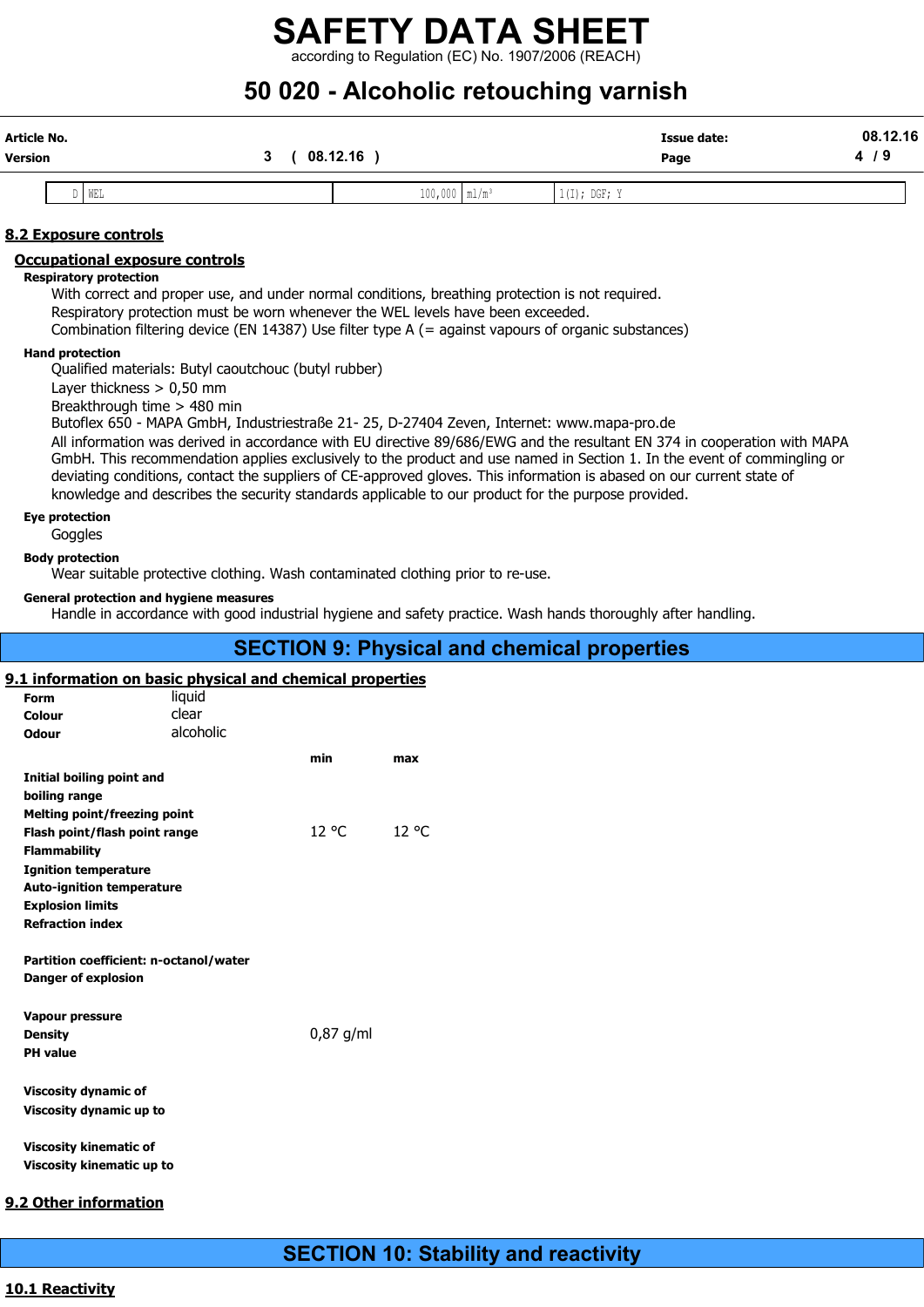according to Regulation (EC) No. 1907/2006 (REACH)

# 50 020 - Alcoholic retouching varnish

| Article No. |              | <b>Issue date:</b> | 08.12.16 |
|-------------|--------------|--------------------|----------|
| Version     | 3 ( 08.12.16 | Page               | 5/9      |

10.2 Chemical stability 10.3 Possibility of hazardous reactions 10.4 Conditions to avoid 10.5 Incompatible materials

strong oxidizing agents

10.6 Hazardous decomposition products

### SECTION 11: Toxicological information

#### 11.1 Information on toxicological effects

Acute toxicity In case of inhalation No data available After swallowing No data available In case of skin contact No data available After eye contact No data available

#### Practical experience

#### General remarks

#### Toxicological tests

|                                                                                                                                                                       |                                             |                     |        | <b>SECTION 11: Toxicological information</b> |       |               |
|-----------------------------------------------------------------------------------------------------------------------------------------------------------------------|---------------------------------------------|---------------------|--------|----------------------------------------------|-------|---------------|
|                                                                                                                                                                       | <b>Information on toxicological effects</b> |                     |        |                                              |       |               |
| e toxicity<br>se of inhalation<br>No data available<br>swallowing<br>No data available<br>se of skin contact<br>No data available<br>eye contact<br>No data available |                                             |                     |        |                                              |       |               |
| <u>ical experience</u>                                                                                                                                                |                                             |                     |        |                                              |       |               |
| <u>ral remarks</u>                                                                                                                                                    |                                             |                     |        |                                              |       |               |
|                                                                                                                                                                       |                                             |                     |        |                                              |       |               |
| <u>cological tests</u>                                                                                                                                                |                                             |                     |        |                                              |       |               |
| $64 - 17 - 5$                                                                                                                                                         | ethanol                                     |                     |        |                                              |       |               |
|                                                                                                                                                                       | oral                                        | LD50                | Rat    | 5000,000                                     | mg/kg |               |
|                                                                                                                                                                       | inhalative                                  | LC50                | Rat    | 1800,000                                     | mg/1  | $4\mathrm{h}$ |
|                                                                                                                                                                       | dermal                                      | LD50                | Rabbit | 10000,000                                    | mg/kg |               |
| $67 - 63 - 0$                                                                                                                                                         | propan-2-ol                                 |                     |        |                                              |       |               |
|                                                                                                                                                                       | oral                                        | LD50                | Rat    | 5050,000                                     | mg/kg |               |
| 78-83-1                                                                                                                                                               |                                             | 2-methylpropan-1-ol |        |                                              |       |               |
|                                                                                                                                                                       | oral                                        | LD50                | Rat    | 2190,000                                     | mg/kg |               |
|                                                                                                                                                                       | dermal                                      | LD50                | Rat    | 2000,000                                     | mg/kg |               |
|                                                                                                                                                                       |                                             |                     |        |                                              |       |               |
|                                                                                                                                                                       |                                             |                     |        | <b>SECTION 12: Ecological information</b>    |       |               |
|                                                                                                                                                                       |                                             |                     |        |                                              |       |               |
| <b>Toxicity</b>                                                                                                                                                       |                                             |                     |        |                                              |       |               |
| itic toxicity<br>er Hazard Class                                                                                                                                      | $\mathbf{1}$                                |                     |        |                                              |       |               |

## SECTION 12: Ecological information

#### 12.1 Toxicity

Aquatic toxicity Water Hazard Class 1 WGK catalog number General information

#### 12.2 Persistence and degradability

Further details Oxygen demand

#### 12.3 Bioaccumulative potential

Bioconcentration factor (BCF) Partition coefficient: n-octanol/water

### 12.4 Mobility in soil

No data available

### 12.5 Results of PBT and vPvB assessment

No data available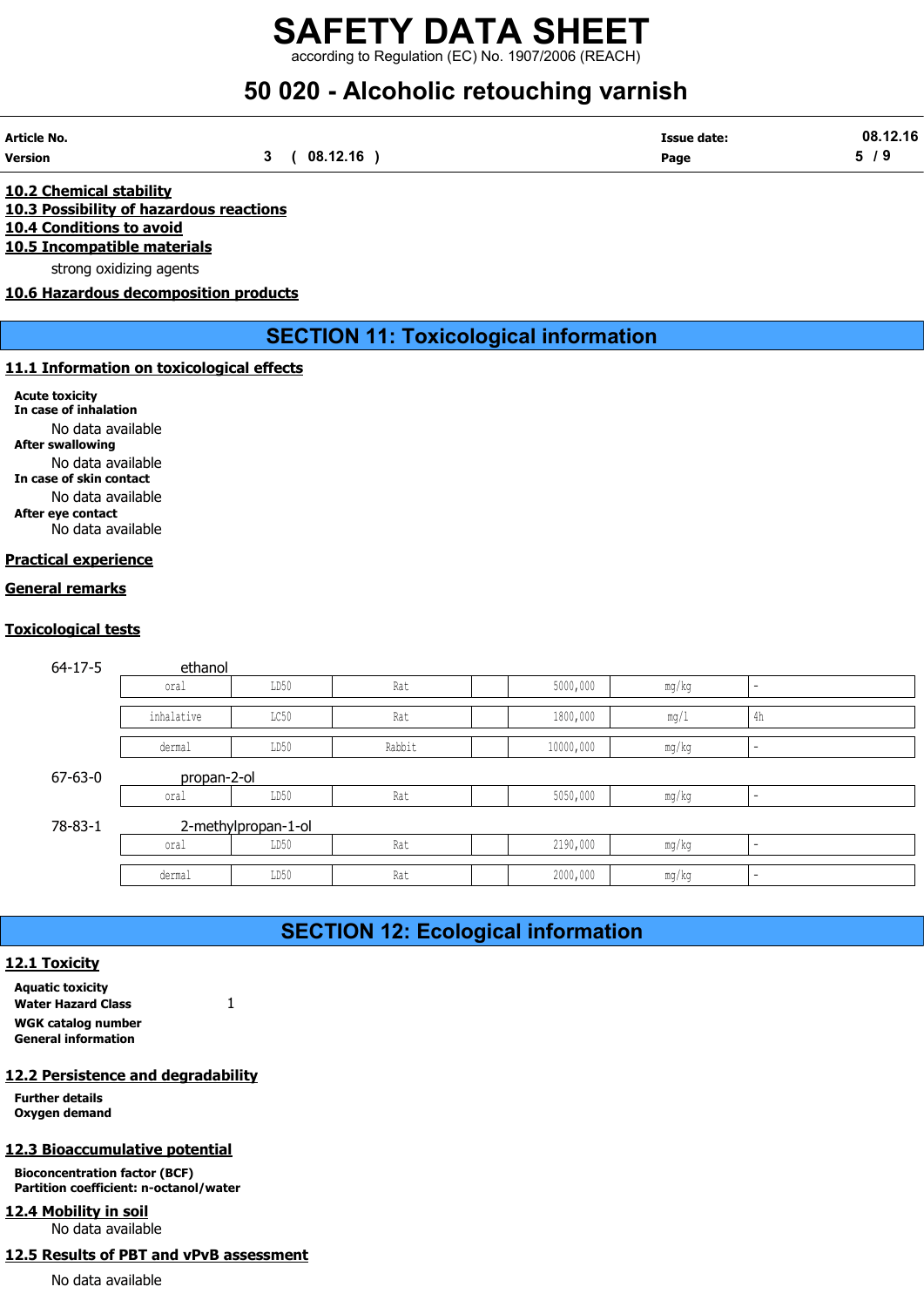# 50 020 - Alcoholic retouching varnish

| Article No. |          | <b>Issue date:</b> | 08.12.16 |
|-------------|----------|--------------------|----------|
| Version     | 08.12.16 | Page               | - 0<br>  |
|             |          |                    |          |

#### 12.6 Other adverse effects

Ecotoxicological effects

|                             |                     |                 | <b>SAFETY DATA SHEET</b><br>according to Regulation (EC) No. 1907/2006 (REACH)<br>50 020 - Alcoholic retouching varnish |           |                            |                |                 |
|-----------------------------|---------------------|-----------------|-------------------------------------------------------------------------------------------------------------------------|-----------|----------------------------|----------------|-----------------|
| rticle No.<br>ersion        |                     | $3\phantom{.0}$ | (08.12.16)                                                                                                              |           | <b>Issue date:</b><br>Page |                | 08.12.16<br>6/9 |
| 2.6 Other adverse effects   |                     |                 |                                                                                                                         |           |                            |                |                 |
| <b>General information</b>  |                     |                 |                                                                                                                         |           |                            |                |                 |
| cotoxicological effects     |                     |                 |                                                                                                                         |           |                            |                |                 |
| $64 - 17 - 5$               | ethanol             |                 |                                                                                                                         |           |                            |                |                 |
|                             |                     | LC50            | fish                                                                                                                    | 8150,000  | mg/1                       | $48\mathrm{h}$ |                 |
|                             |                     | EC50            | Daphnia magna                                                                                                           | 14221,000 | mg/1                       | 48h            |                 |
| $67 - 63 - 0$               | propan-2-ol         |                 |                                                                                                                         |           |                            |                |                 |
|                             |                     | LC50            | fish                                                                                                                    | 1000,000  | mg/1                       | (96h)          |                 |
| 78-83-1                     | 2-methylpropan-1-ol |                 |                                                                                                                         |           |                            |                |                 |
|                             |                     | LC50            | fish                                                                                                                    | 3670,000  | mg/1                       | 96h            |                 |
|                             |                     |                 |                                                                                                                         |           |                            |                |                 |
|                             |                     |                 | <b>SECTION 13: Disposal considerations</b>                                                                              |           |                            |                |                 |
| 3.1 Waste treatment methods |                     |                 |                                                                                                                         |           |                            |                |                 |
|                             |                     |                 |                                                                                                                         |           |                            |                |                 |
| <b>Product</b>              |                     |                 |                                                                                                                         |           |                            |                |                 |
|                             |                     |                 |                                                                                                                         |           |                            |                |                 |

## SECTION 13: Disposal considerations

#### 13.1 Waste treatment methods

#### **Product**

Waste key number

080 111 080111\* waste paint and varnish containing organic solvents or other dangerous substances Recommendation

#### Contaminated packaging

Waste key number Recommendation

#### Additional information

## SECTION 14: Transport information

#### 14.1 UN number

1170

#### 14.2 UN proper shipping name

| ADR, ADN   | ETHANOL SOLUTION (ETHYL ALCOHOL SOLUTION) |
|------------|-------------------------------------------|
| IMDG, IATA | ETHANOL SOLUTION                          |

#### 14.3 Transport hazard class(es)

| ADR, ADN | 3 |
|----------|---|
| IMDG     | 3 |
| IATA     | 3 |

#### 14.4 Packing group

II

#### 14.5 Environmental hazards

| <b>Marine Pollutant - IMDG</b> | No |
|--------------------------------|----|
| <b>Marine Pollutant - ADN</b>  |    |

#### 14.6 Special precautions for user

| Land transport            |    |
|---------------------------|----|
| <b>Code: ADR/RID</b>      | F1 |
| Kemmler-number            | 33 |
| <b>Hazard label ADR</b>   | २  |
| <b>Limited quantities</b> |    |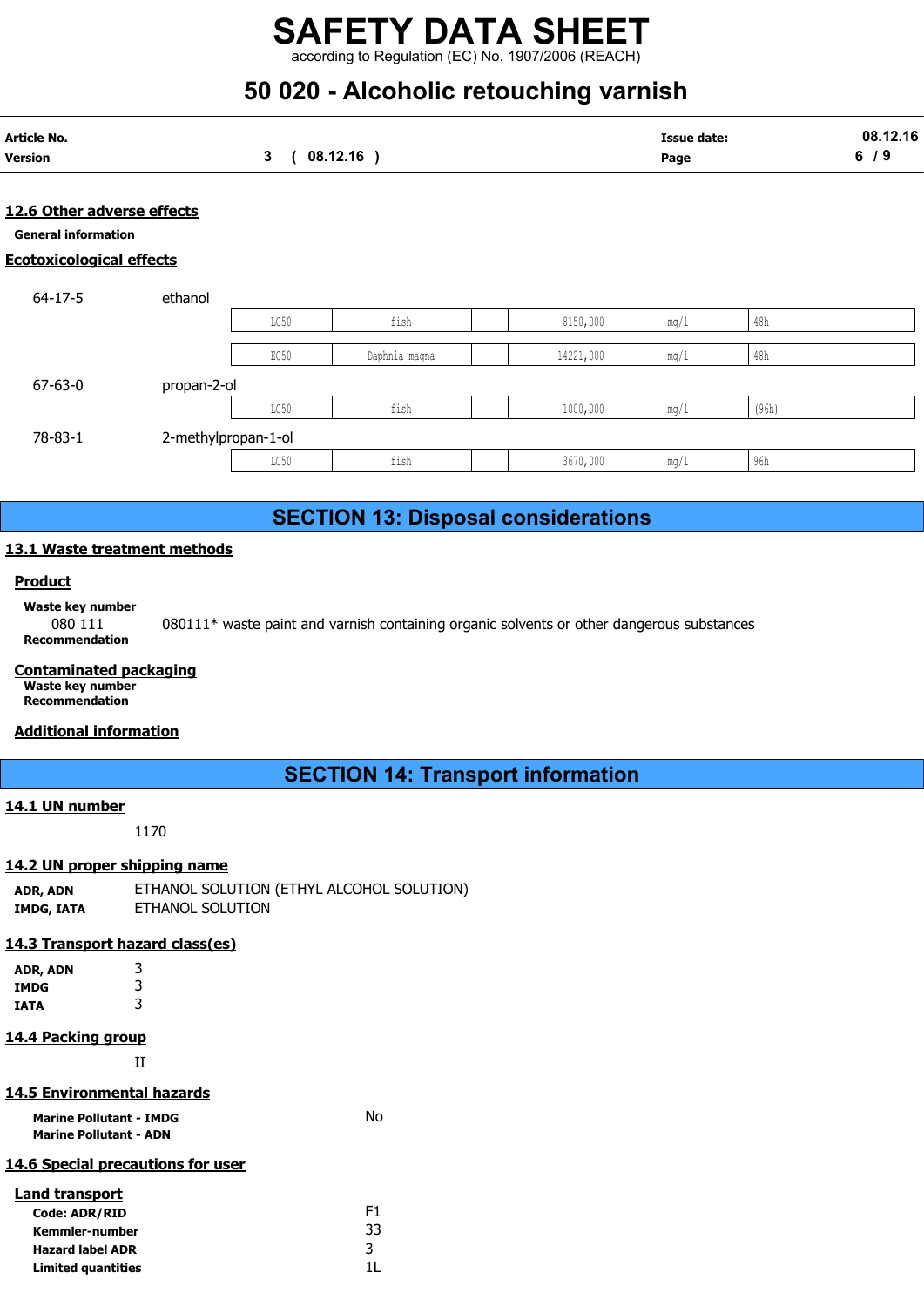according to Regulation (EC) No. 1907/2006 (REACH)

# 50 020 - Alcoholic retouching varnish

| Article No.<br>Version                                                         | $\mathbf{3}$ | (08.12.16)                            | <b>Issue date:</b><br>Page | 08.12.16<br>$7/9$ |
|--------------------------------------------------------------------------------|--------------|---------------------------------------|----------------------------|-------------------|
|                                                                                |              |                                       |                            |                   |
| <b>Contaminated packaging: Instructions</b>                                    |              | P001 - IBC02 - R001<br>$\blacksquare$ |                            |                   |
| <b>Contaminated packaging: Special provisions</b>                              |              | <b>MP19</b>                           |                            |                   |
| Special provisions for packing together<br><b>Portable tanks: Instructions</b> |              | T4                                    |                            |                   |
|                                                                                |              | TP <sub>1</sub>                       |                            |                   |
| <b>Portable tanks: Special provisions</b><br><b>Tank coding</b>                |              | <b>LGBF</b>                           |                            |                   |
| <b>Tunnel restriction</b>                                                      |              | D/E                                   |                            |                   |
| <b>Remarks</b>                                                                 |              |                                       |                            |                   |
| EQ                                                                             |              | E <sub>2</sub>                        |                            |                   |
| <b>Special provisions</b>                                                      |              | $144 - 601$                           |                            |                   |
| <b>Inland waterway craft</b>                                                   |              |                                       |                            |                   |
| <b>Hazard label</b>                                                            |              |                                       |                            |                   |
| <b>Limited quantities</b>                                                      |              |                                       |                            |                   |
| <b>Transport permitted</b>                                                     |              |                                       |                            |                   |
| <b>Equipment necessary</b>                                                     |              |                                       |                            |                   |
| <b>Ventilation</b>                                                             |              |                                       |                            |                   |
| <b>Remarks</b>                                                                 |              |                                       |                            |                   |
| EQ                                                                             |              |                                       |                            |                   |
| <b>Special provisions</b>                                                      |              |                                       |                            |                   |
| Sea transport                                                                  |              |                                       |                            |                   |
| <b>EmS</b>                                                                     |              | $F-E$ , S-D                           |                            |                   |
| <b>Special provisions</b>                                                      |              | 144                                   |                            |                   |
| <b>Limited quantities</b>                                                      |              | 1 <sub>L</sub>                        |                            |                   |
| <b>Contaminated packaging: Instructions</b>                                    |              | P001                                  |                            |                   |
| <b>Contaminated packaging: Special provisions</b>                              |              | $\overline{\phantom{a}}$              |                            |                   |
| <b>IBC: Instructions</b>                                                       |              | IBC02                                 |                            |                   |
| <b>IBC: Provisions</b>                                                         |              | $\overline{\phantom{a}}$              |                            |                   |
| <b>Tank instructions IMO</b>                                                   |              |                                       |                            |                   |
| <b>Tank instructions UN</b>                                                    |              | T <sub>4</sub>                        |                            |                   |
| <b>Tank instructions Special provisions</b>                                    |              | TP1                                   |                            |                   |
| <b>Stowage and segregation</b>                                                 |              | category A                            |                            |                   |
| <b>Properties and observations</b>                                             |              |                                       |                            |                   |
| <b>Remarks</b>                                                                 |              |                                       |                            |                   |
| EQ                                                                             |              | E <sub>2</sub>                        |                            |                   |
| Air transport                                                                  |              |                                       |                            |                   |
| <b>Hazard</b>                                                                  |              | Flammable Liquid                      |                            |                   |
| Passenger                                                                      |              | 353 (5L)                              |                            |                   |
| Passenger LQ                                                                   |              | Y341 (1L)                             |                            |                   |
| Cargo                                                                          |              | 364 (60L)                             |                            |                   |
| <b>ERG</b>                                                                     |              | 3L                                    |                            |                   |
| <b>Remarks</b>                                                                 |              |                                       |                            |                   |
| EQ                                                                             |              | E <sub>2</sub>                        |                            |                   |
| <b>Special Provisioning</b>                                                    |              | A <sub>3</sub>                        |                            |                   |

### 14.7 Transport in bulk according to Annex II of MARPOL 73/78 and the IBC Code

No data available

## SECTION 15: Regulatory information

#### 15.1 Safety, health and environmental regulations/legislation specific for the substance or mixture

#### National regulations

#### **Europe**

Contents of VOC [%] Contents of VOC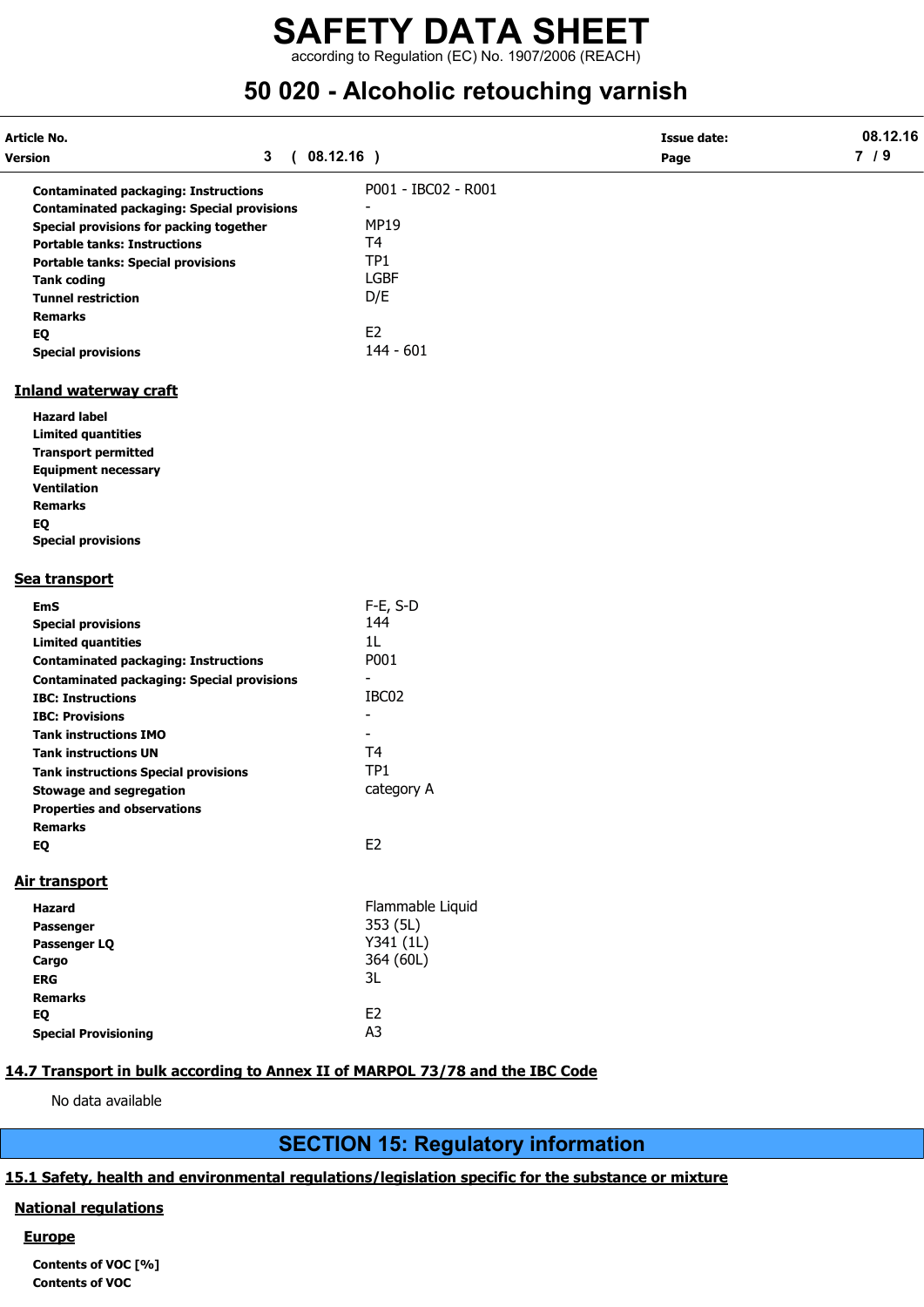according to Regulation (EC) No. 1907/2006 (REACH)

# 50 020 - Alcoholic retouching varnish

| Article No.    |             | <b>Issue date:</b> | 08.12.16 |
|----------------|-------------|--------------------|----------|
| <b>Version</b> | 3(08.12.16) | Page               | 8/9      |

#### [g/L]

Further regulations, limitations and legal requirements

#### **Germany**

Storage class Water Hazard Class 1 WGK catalog number Incident regulation Information on working limitations Further regulations, limitations and legal requirements

#### **Denmark**

Further regulations, limitations and legal requirements

#### Hungary

Further regulations, limitations and legal requirements

#### Great Britain

Further regulations, limitations and legal requirements

#### Switzerland

Contents of VOC [%]  $\sim$  68 % Further regulations, limitations and legal requirements

#### **USA**

Further regulations, limitations and legal requirements Federal Regulations State Regulations

#### Japan

Further regulations, limitations and legal requirements

#### **Canada**

Further regulations, limitations and legal requirements

#### 15.2 Chemical Safety Assessment

## SECTION 16: Other information

#### Further information

- Hazard statements (CLP) H225 Highly flammable liquid and vapour.
	- H226 Flammable liquid and vapour.
	- H315 Causes skin irritation.
	- H317 May cause an allergic skin reaction.
	- H319 Causes serious eye irritation.
	- H335 May cause respiratory irritation.
	- H336 May cause drowsiness or dizziness.
	- H411 Toxic to aquatic life with long lasting effects.

#### Further information

This information is abased on our current state of knowledge and describes the security standards applicable to our product for the purpose provided. The information provided here does not constitute a legally binding warranty of specific characteristics or of suitability for a specific application use of the product is thus to be adapted to the user's special conditions and checked by preliminary tests. We are thus unable to guarantee product characteristics or accept an liability for damage arising in connection with the use of our products.

#### Literature